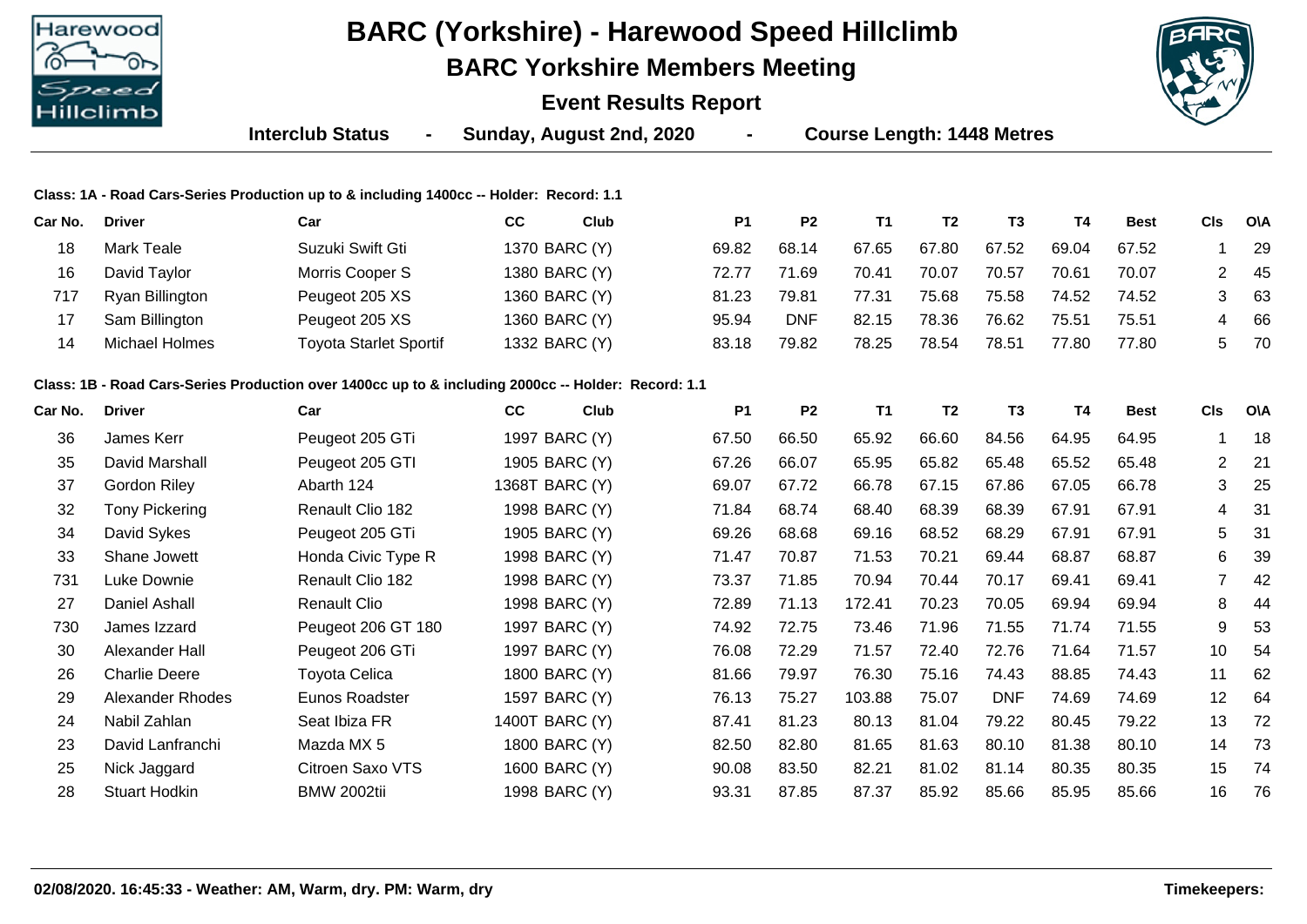**Class: 1C - Road Cars-Series Production over 2000cc (2 wheel drive) -- Holder: Record: 1.1**

| Car No. | <b>Driver</b>            | Car                                                                                                                                | cc | Club           | <b>P1</b> | <b>P2</b>      | <b>T1</b>      | T <sub>2</sub> | T <sub>3</sub> | <b>T4</b> | <b>Best</b> | <b>CIs</b>     | <b>O\A</b> |
|---------|--------------------------|------------------------------------------------------------------------------------------------------------------------------------|----|----------------|-----------|----------------|----------------|----------------|----------------|-----------|-------------|----------------|------------|
| 50      | <b>Terry Deere</b>       | <b>Talbot Sunbeam Lotus</b>                                                                                                        |    | 2172 BARC (Y)  | 67.41     | 65.87          | 65.58          | 65.68          | 65.65          | 64.66     | 64.66       | 1              | 16         |
| 51      | <b>Glen Shaw</b>         | Nissan 350z                                                                                                                        |    | 3500 BARC (Y)  | 67.45     | 66.65          | 65.97          | 65.74          | 65.74          | 65.64     | 65.64       | $\overline{c}$ | 22         |
| 46      | <b>Peter Sherratt</b>    | BMW M3                                                                                                                             |    | 3200 BARC (Y)  | 68.64     | 67.60          | 67.59          | 68.18          | 66.88          | 67.01     | 66.88       | 3              | 26         |
| 47      | Josh Carr                | Vw Polo gti                                                                                                                        |    | 1800T BARC (Y) | 71.75     | 68.89          | 67.44          | 67.25          | 67.86          | 68.48     | 67.25       | 4              | 27         |
| 39      | Phil James               | Porsche Cayman                                                                                                                     |    | 3400 BARC (Y)  | 72.20     | 70.84          | 69.32          | 69.06          | 68.59          | 68.46     | 68.46       | 5              | 36         |
| 40      | John Calvert             | Porsche Boxster                                                                                                                    |    | 3200 BARC (Y)  | 71.78     | 78.27          | 70.21          | 68.47          | 69.28          | 210.85    | 68.47       | 6              | 37         |
| 48      | Simon Howarth            | Mini John Cooper Works                                                                                                             |    | 1600T BARC (Y) | 71.94     | 70.39          | 72.23          | 70.61          | 69.14          | 68.52     | 68.52       | 7              | 38         |
| 49      | <b>Andrew Sherratt</b>   | Fiat Coupe 20VT                                                                                                                    |    | 1998T BARC (Y) | 70.68     | 70.16          | 69.31          | 69.63          | 75.46          |           | 69.31       | 8              | 41         |
| 41      | <b>Bob Penrose</b>       | Porsche Cayman                                                                                                                     |    | 3387 BARC (Y)  | 71.94     | 71.50          | 69.72          | 70.00          | 70.11          | 70.02     | 69.72       | 9              | 43         |
| 43      | Sam Denning              | R53 MINI Cooper S                                                                                                                  |    | 1548S BARC (Y) | 75.25     | 72.74          | 71.14          | 72.44          | 72.55          | 70.45     | 70.45       | 10             | 48         |
| 42      | Jim Howarth              | Mini Cooper S                                                                                                                      |    | 1598T BARC (Y) | 75.45     | 76.75          | 74.96          | 74.57          | 76.29          | 73.77     | 73.77       | 11             | 60         |
| 45      | <b>Andrew Forret</b>     | <b>BMW E30 325i</b>                                                                                                                |    | 2500 BARC (Y)  | 79.66     | 75.33          | 73.91          | 74.77          | 74.01          | 74.34     | 73.91       | 12             | 61         |
| 44      | <b>Andrew Dilnot</b>     | Mini F56 John Cooper<br>Works                                                                                                      |    | 1998T BARC (Y) | 78.14     | 77.78          | 75.99          | 77.10          | 78.00          | 75.61     | 75.61       | 13             | 67         |
|         |                          | Class: 1D - Road Cars-Series Production over 2000cc (4 wheel drive) -- Holder: Record: 1.1                                         |    |                |           |                |                |                |                |           |             |                |            |
| Car No. | <b>Driver</b>            | Car                                                                                                                                | cc | Club           | <b>P1</b> | P <sub>2</sub> | <b>T1</b>      | T <sub>2</sub> | T <sub>3</sub> | T4        | <b>Best</b> | <b>CIs</b>     | O\A        |
| 55      | <b>Richard Archbould</b> | Mitsubishi Evo Tommi<br>Makinen                                                                                                    |    | 1998T BARC (Y) | 65.15     | 63.15          | 62.71          | 64.64          | 63.47          | 62.90     | 62.71       |                | 11         |
| 54      | <b>Chris Berrisford</b>  | Subaru Impreza                                                                                                                     |    | 2500T BARC (Y) | 67.60     | 64.60          | 63.00          | 65.03          | 63.34          | 62.96     | 62.96       | $\overline{2}$ | 12         |
| 53      | <b>Frank Cooper</b>      | Subaru Impreza WRX                                                                                                                 |    | 2100T BARC (Y) | 71.16     | 71.61          | 68.92          | 70.76          | 69.50          | 68.41     | 68.41       | 3              | 35         |
|         |                          | Class: 2A - Road Cars-Specialist Prod Kit, Replica & S/framed Cars up to & inc 1700cc (car derived engines) -- Holder: Record: 1.1 |    |                |           |                |                |                |                |           |             |                |            |
| Car No. | <b>Driver</b>            | Car                                                                                                                                | cc | Club           | <b>P1</b> | <b>P2</b>      | T <sub>1</sub> | T <sub>2</sub> | T <sub>3</sub> | <b>T4</b> | <b>Best</b> | <b>CIs</b>     | O\A        |
| 61      | <b>Daniel Hollis</b>     | Caterham 7                                                                                                                         |    | 1595 BARC (Y)  | 72.68     |                | 67.26          | 65.49          | 65.11          |           | 65.11       |                | 20         |
| 59      | <b>Tim Kerr</b>          | Caterham Supersport                                                                                                                |    | 1600 BARC (Y)  | 70.39     | 68.87          | 69.32          | 67.77          | 67.32          | 66.23     | 66.23       | $\overline{c}$ | 23         |
| 60      | John Bransfield          | Caterham 7 Super Sport                                                                                                             |    | 1600 BARC (Y)  | 75.55     | 71.13          | 70.84          | 69.98          | 69.29          | 69.80     | 69.29       | 3              | 40         |
| 758     | Joshua Saxton            | <b>Westfield SEW</b>                                                                                                               |    | 1600 BARC (Y)  | 88.43     | 82.17          | 78.40          | 77.75          | 77.00          | 74.97     | 74.97       | 4              | 65         |
| 58      | <b>Phillip Saxton</b>    | <b>Westfield SEW</b>                                                                                                               |    | 1600 BARC (Y)  | 81.36     | 80.16          | 78.78          | 79.03          | 76.47          | 76.68     | 76.47       | 5              | 69         |
|         |                          | Class: 2E - Road Cars-Lotus Elise and other non-ferrous chassis construction cars up to & including 1800cc -- Holder: Record: 1.1  |    |                |           |                |                |                |                |           |             |                |            |
| Car No. | <b>Driver</b>            | Car                                                                                                                                | cc | Club           | <b>P1</b> | P <sub>2</sub> | <b>T1</b>      | T <sub>2</sub> | T <sub>3</sub> | T4        | <b>Best</b> | <b>CIs</b>     | O\A        |
| 62      | David Leach              | Lotus Elise 51                                                                                                                     |    | 1796 BARC (Y)  | 69.22     | 66.78          | 64.73          | 65.09          | 64.61          | 64.69     | 64.61       |                | 15         |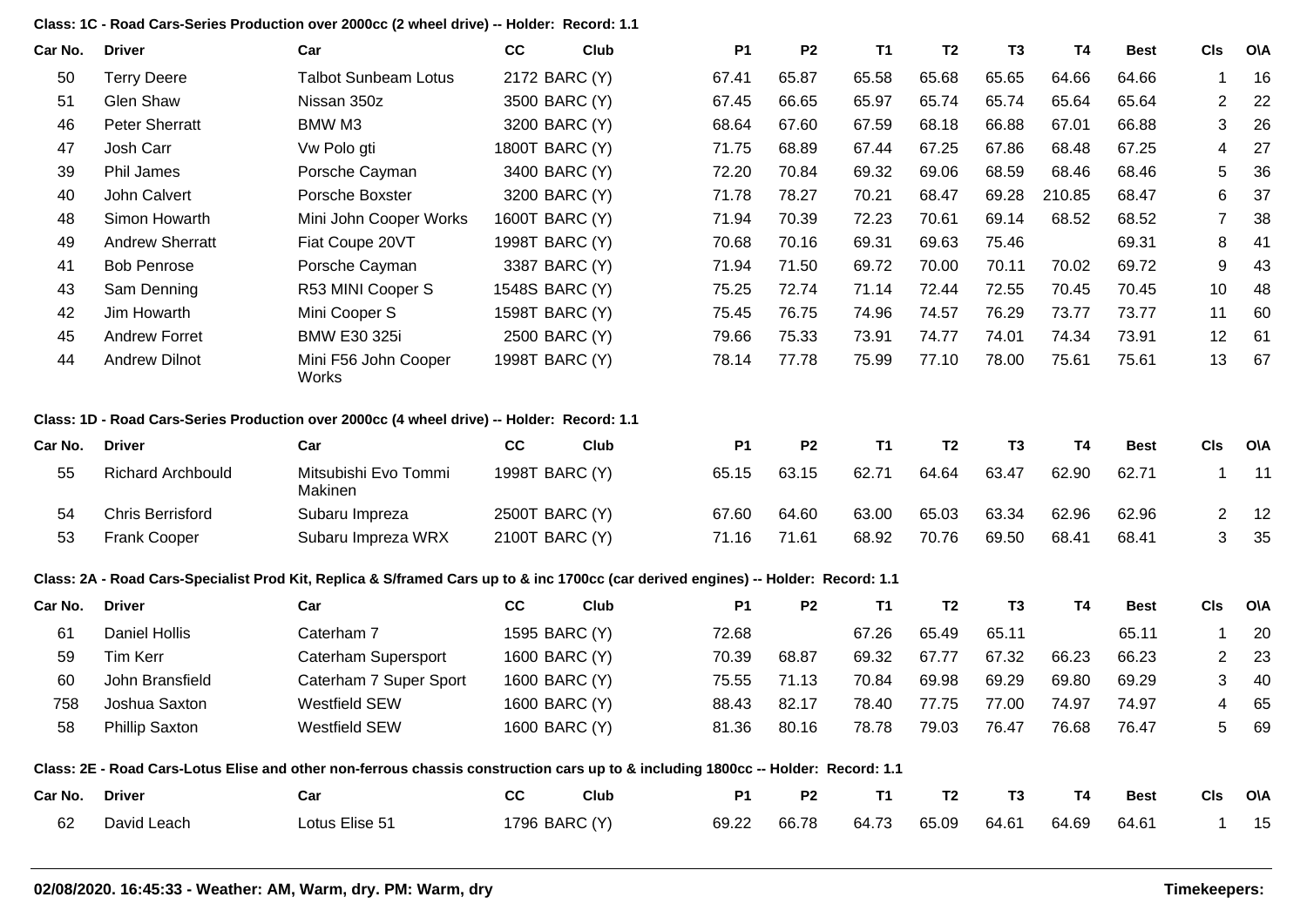|         |                        | Class: 3A - Modified Cars-Series Production up to & including 1400cc -- Holder: Record: 1.1                                      |               |                |           |           |                |                |                |            |             |                |            |
|---------|------------------------|----------------------------------------------------------------------------------------------------------------------------------|---------------|----------------|-----------|-----------|----------------|----------------|----------------|------------|-------------|----------------|------------|
| Car No. | <b>Driver</b>          | Car                                                                                                                              | cc            | Club           | <b>P1</b> | <b>P2</b> | <b>T1</b>      | T <sub>2</sub> | T <sub>3</sub> | <b>T4</b>  | <b>Best</b> | CIS            | O\A        |
| 64      | <b>Gavin Neate</b>     | Peugeot 106                                                                                                                      |               | 1360 BARC (Y)  | 65.86     | 64.21     | 63.54          | 64.55          | 63.70          | 63.21      | 63.21       | 1              | 13         |
| 63      | Paul Bewsher           | Mini Mk3                                                                                                                         | 1380 BARC (Y) |                | 77.38     | 219.85    | 78.96          | 77.70          | 74.43          | 72.12      | 72.12       | $\overline{2}$ | 55         |
|         |                        | Class: 3B - Modified Cars-Series Production over 1400cc up to & in cluding 2000cc -- Holder: Record: 1.1                         |               |                |           |           |                |                |                |            |             |                |            |
| Car No. | <b>Driver</b>          | Car                                                                                                                              | cc            | Club           | <b>P1</b> | <b>P2</b> | <b>T1</b>      | T <sub>2</sub> | T <sub>3</sub> | T4         | <b>Best</b> | CIs            | <b>O\A</b> |
| 67      | <b>Stuart Stelling</b> | Ford Escort RS2000                                                                                                               |               | 1998 BARC (Y)  | 65.42     | 65.03     | 64.05          | 64.36          | 63.78          | 65.09      | 63.78       | 1              | 14         |
| 68      | Ralph Pinder           | Peugeot 205 Gti                                                                                                                  |               | 1951 BARC (Y)  | 66.11     | 65.68     | 64.89          | 65.09          | 64.83          | 64.67      | 64.67       | 2              | 17         |
| 66      | Adam Warren            | Honda Integra                                                                                                                    |               | 1800 BARC (Y)  | 70.87     | 70.04     | 68.57          | 69.24          | 68.46          | 68.22      | 68.22       | 3              | 33         |
| 65      | Shaun Crouch           | <b>Renault Clio</b>                                                                                                              |               | 1998 BARC (Y)  | 76.88     | 74.70     | 72.65          | 71.91          | 71.83          | 71.27      | 71.27       | 4              | 50         |
|         |                        | Class: 3C - Modified Cars-Series Production over 2000cc -- Holder: Record: 1.1                                                   |               |                |           |           |                |                |                |            |             |                |            |
| Car No. | <b>Driver</b>          | Car                                                                                                                              | cc            | Club           | <b>P1</b> | <b>P2</b> | <b>T1</b>      | T <sub>2</sub> | T <sub>3</sub> | <b>T4</b>  | <b>Best</b> | <b>CIs</b>     | <b>OVA</b> |
| 71      | Damien Bradley         | Subaru Legacy GL                                                                                                                 |               | 2350T BARC (Y) | 64.81     | 59.77     | 83.14          | 63.24          | 59.40          | <b>DNF</b> | 59.40       | 1              | 8          |
| 72      | Andy Hill              | Subaru Impreza                                                                                                                   |               | 2450T BARC (Y) | 64.04     | 61.53     | 59.54          | 60.62          | 60.30          | 59.92      | 59.54       | $\overline{2}$ | 9          |
| 69      | Peter House            | <b>VW RSi Beetle</b>                                                                                                             |               | 3200 BARC (Y)  | 70.84     | 69.06     | 68.39          | 69.37          | 74.35          | 68.72      | 68.39       | 3              | 34         |
| 70      | <b>Steven Bussey</b>   | Ford Escort                                                                                                                      |               | 2100 BARC (Y)  | 77.29     | 73.30     | 74.90          | 72.45          | 72.09          | 71.44      | 71.44       | 4              | 52         |
|         |                        | Class: 3F - Modified Cars-Specialist Production Kit, Replica & Space-framed Cars up to & including 1700cc -- Holder: Record: 1.1 |               |                |           |           |                |                |                |            |             |                |            |
| Car No. | <b>Driver</b>          | Car                                                                                                                              | cc            | Club           | <b>P1</b> | <b>P2</b> | T <sub>1</sub> | T <sub>2</sub> | T <sub>3</sub> | T4         | <b>Best</b> | CIs            | O\A        |
| 74      | <b>Andrew Steel</b>    | Westfield                                                                                                                        |               | 1396 BARC (Y)  | 63.08     | 60.75     | 59.88          | 59.72          | 60.00          | 60.11      | 59.72       | 1              | 10         |
|         |                        | Class: 3G - Modified Cars-Specialist Production Kit, Replica & Space-framed Cars over 1700cc -- Holder: Record: 1.1              |               |                |           |           |                |                |                |            |             |                |            |
| Car No. | <b>Driver</b>          | Car                                                                                                                              | cc            | Club           | <b>P1</b> | <b>P2</b> | <b>T1</b>      | T <sub>2</sub> | T <sub>3</sub> | <b>T4</b>  | <b>Best</b> | CIs            | <b>O\A</b> |
| 76      | <b>Robert Pallett</b>  | Ginetta G20                                                                                                                      |               | 1800 BARC (Y)  | 71.51     | 68.97     | 67.46          |                |                |            | 67.46       | 1              | 28         |
|         |                        | Class: 4A - Sports Libre Cars up to & including 2000cc -- Holder: Record: 1.1                                                    |               |                |           |           |                |                |                |            |             |                |            |
| Car No. | <b>Driver</b>          | Car                                                                                                                              | <b>CC</b>     | Club           | <b>P1</b> | <b>P2</b> | T <sub>1</sub> | T <sub>2</sub> | T <sub>3</sub> | T4         | Best        | <b>CIs</b>     | <b>OVA</b> |
| 77      | <b>Tony Ryalls</b>     | <b>MGB GT</b>                                                                                                                    |               | 1800 BARC (Y)  | 86.70     | 83.45     | 85.55          | 81.90          | 81.24          | 82.55      | 81.24       | 1              | 75         |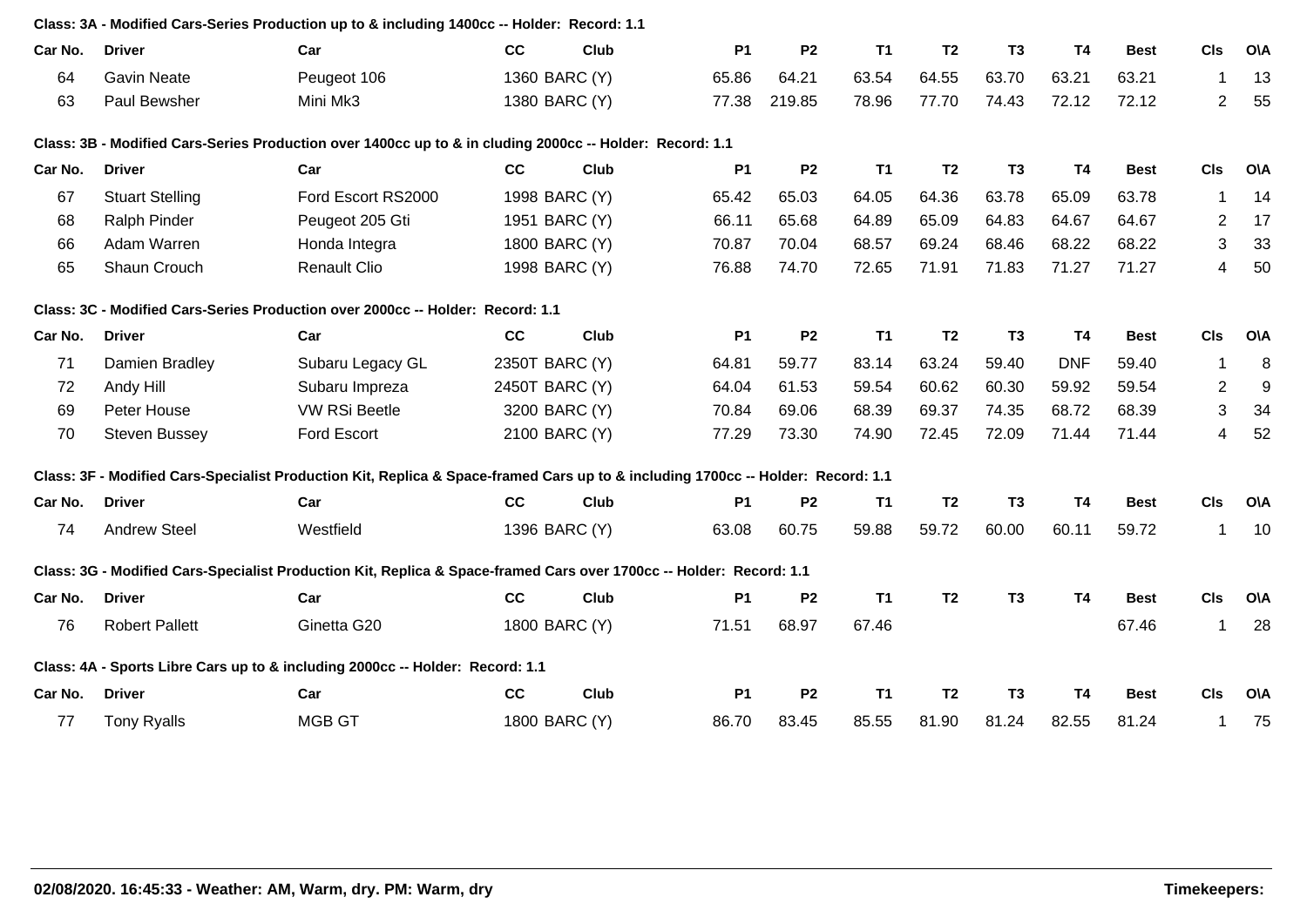## **Class: 5A - Racing Cars up to & including 1100cc -- Holder: Record: 1.1**

| Car No. | <b>Driver</b>                                              | Car                                                                                 | cc | Club          | <b>P1</b> | <b>P2</b>      | <b>T1</b>  | T <sub>2</sub> | T <sub>3</sub> | <b>T4</b> | <b>Best</b> | CIs            | <b>O\A</b>               |
|---------|------------------------------------------------------------|-------------------------------------------------------------------------------------|----|---------------|-----------|----------------|------------|----------------|----------------|-----------|-------------|----------------|--------------------------|
| 84      | <b>Harry Pick</b>                                          | <b>OMS 3000M</b>                                                                    |    | 1098 BARC (Y) | 57.42     | 56.44          | 55.17      | 54.36          | 54.34          | 55.54     | 54.34       | 1              | 3                        |
| 784     | Mark Lawrence                                              | <b>OMS 3000M</b>                                                                    |    | 1098 BARC (Y) | 64.73     | 59.71          | 59.14      | 57.01          | 56.55          | 56.96     | 56.55       | $\overline{c}$ | 5                        |
| 83      | Rob Spedding                                               | <b>OMS 2000M</b>                                                                    |    | 1060 BARC (Y) | 66.41     | 65.74          | <b>DNF</b> | 56.91          | 72.02          |           | 56.91       | 3              | 6                        |
| 81      | <b>Robert Clarke</b>                                       | Empire Evo oo                                                                       |    | 1000 BARC (Y) | 76.16     | 67.68          | 66.25      | 71.59          | 107.87         | 71.43     | 66.25       | 4              | 24                       |
| 82      | <b>Steven Rushworth</b>                                    | <b>OMS 2000M</b>                                                                    |    | 1000 BARC (Y) |           | 83.22          | 82.01      | 83.56          | 72.70          | 105.99    | 72.70       | 5              | 57                       |
|         |                                                            | Class: 5B - Formula Ford 1600 Racing Cars pre 1994 -- Holder: Record: 1.1           |    |               |           |                |            |                |                |           |             |                |                          |
| Car No. | <b>Driver</b>                                              | Car                                                                                 | cc | Club          | <b>P1</b> | <b>P2</b>      | <b>T1</b>  | T <sub>2</sub> | T <sub>3</sub> | <b>T4</b> | <b>Best</b> | CIs            | O\A                      |
| 87      | Sarah Bosworth                                             | Van Diemen RF85                                                                     |    | 1600 BARC (Y) | 72.38     | 70.52          | 72.67      | 68.38          | 67.72          | 67.63     | 67.63       | -1             | 30                       |
| 787     | <b>Lindsay Summers</b>                                     | Van Diemen RF85                                                                     |    | 1600 BARC (Y) | 102.30    | 78.14          | 73.69      | 73.76          | 72.28          | 71.36     | 71.36       | $\overline{2}$ | 51                       |
|         |                                                            | Class: 5C - Racing Cars over 1100cc up to & including 1600cc -- Holder: Record: 1.1 |    |               |           |                |            |                |                |           |             |                |                          |
| Car No. | <b>Driver</b>                                              | Car                                                                                 | cc | Club          | <b>P1</b> | <b>P2</b>      | <b>T1</b>  | T <sub>2</sub> | T <sub>3</sub> | <b>T4</b> | <b>Best</b> | CIs            | O\A                      |
| 88      | Robin Johnson                                              | Tiga SF83                                                                           |    | 1600 BARC (Y) | 68.40     | 64.19          | 65.19      | 65.19          | 65.09          | 66.78     | 65.09       | 1              | 19                       |
|         |                                                            | Class: 5D - Racing Cars over 1600cc up to & including 2000cc -- Holder: Record: 1.1 |    |               |           |                |            |                |                |           |             |                |                          |
| Car No. | <b>Driver</b>                                              | Car                                                                                 | cc | Club          | <b>P1</b> | P <sub>2</sub> | <b>T1</b>  | T <sub>2</sub> | T <sub>3</sub> | <b>T4</b> | <b>Best</b> | CIs            | O\A                      |
| 90      | Lee Griffiths                                              | OMS 25 25                                                                           |    | 1660 BARC (Y) | 57.64     | 55.64          | 54.19      | 54.81          | 55.14          | 54.98     | 54.19       | 1              | $\overline{2}$           |
|         | Class: 5E - Racing Cars over 2000cc -- Holder: Record: 1.1 |                                                                                     |    |               |           |                |            |                |                |           |             |                |                          |
| Car No. | <b>Driver</b>                                              | Car                                                                                 | cc | Club          | <b>P1</b> | P <sub>2</sub> | <b>T1</b>  | T <sub>2</sub> | T <sub>3</sub> | <b>T4</b> | <b>Best</b> | CIs            | <b>O\A</b>               |
| 5       | <b>Trevor Willis</b>                                       | <b>OMS 28 28</b>                                                                    |    | 3200 BARC (Y) | 51.49     | 49.21          | 49.66      | <b>DNF</b>     |                |           | 49.66       | $\overline{1}$ | $\overline{\phantom{a}}$ |
| 91      | Stephen Owen                                               | <b>OMS 28 28</b>                                                                    |    | 2700 BARC (Y) | 59.12     | 129.67         | 56.93      | 58.07          | 55.77          | 56.29     | 55.77       | $\overline{2}$ | 4                        |
| 791     | Lynn Owen                                                  | <b>OMS 28 28</b>                                                                    |    | 2700 BARC (Y) | 64.01     | 61.53          | 61.75      | 62.11          | 59.18          | 59.22     | 59.18       | 3              |                          |